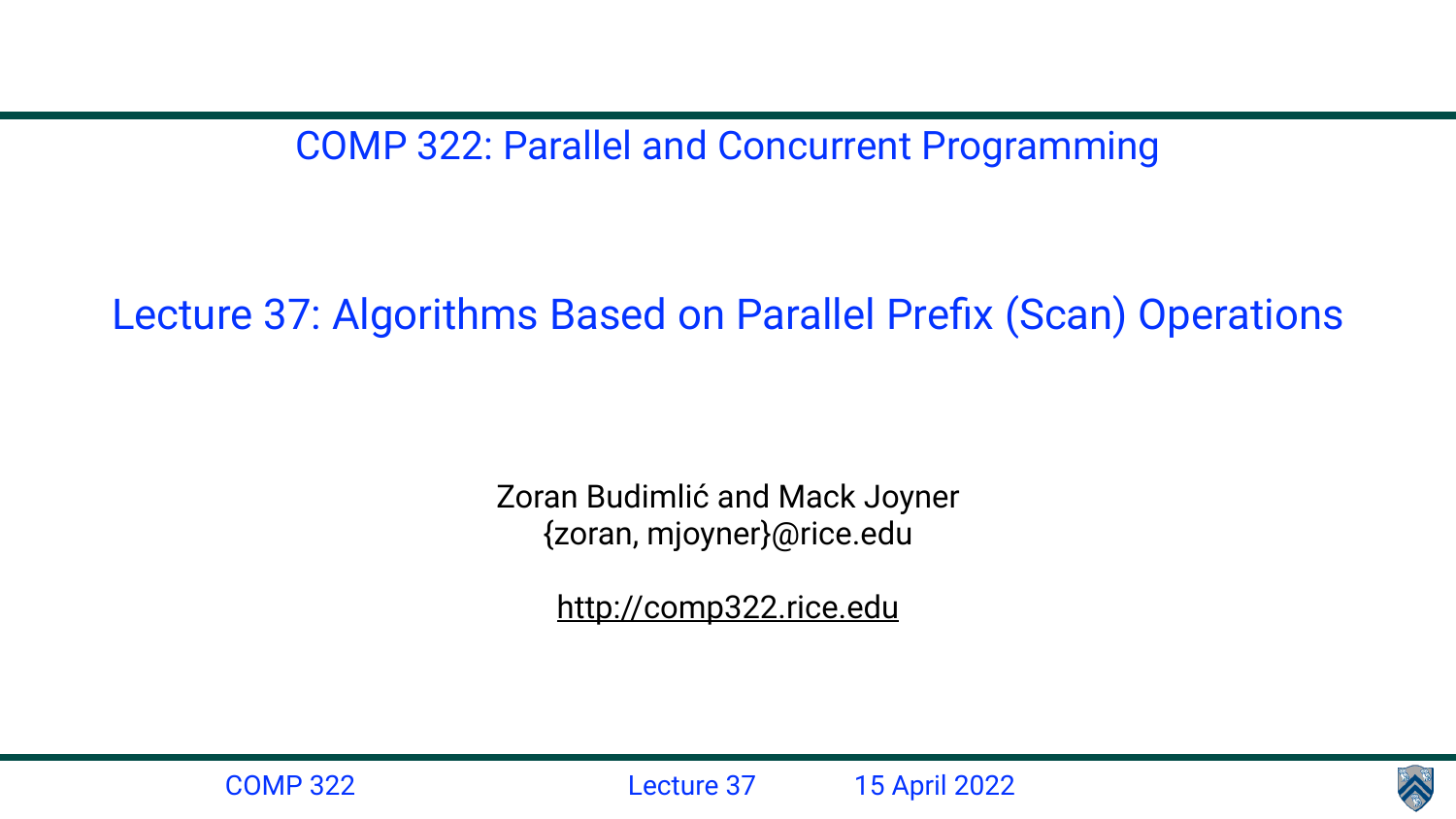COMP 322, Spring 2022 (Z. Budimlić, M. Joyner)



### Formalizing Parallel Prefix: Scan and Pre-scan operations

- The *scan* operation is an inclusive parallel prefix sum operation.
- more modern languages, most notably the NESL project in CMU

• The scan operator was introduced in APL in the 1960's, and has been popularized recently in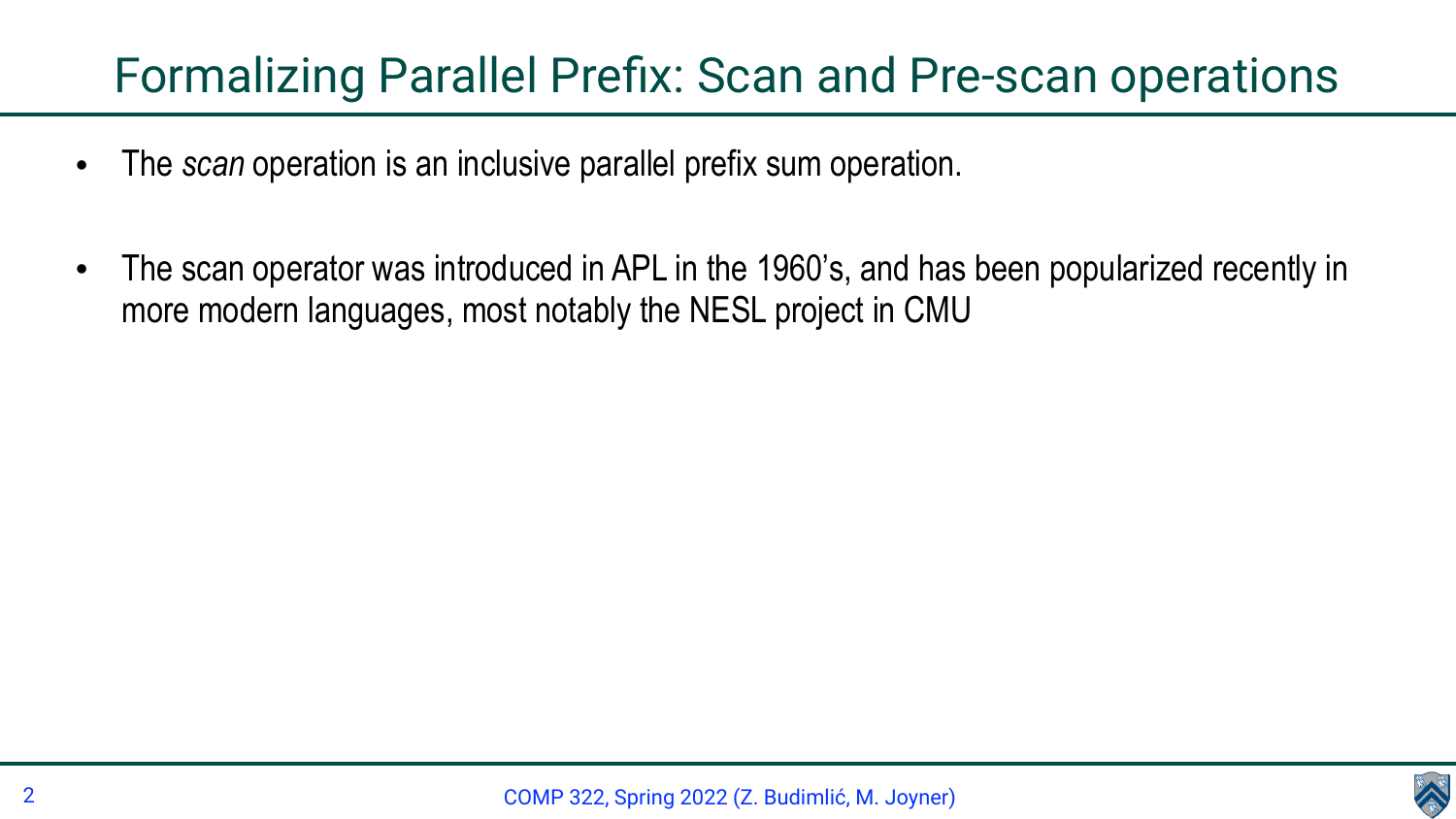### Formalizing Parallel Prefix: Scan and Pre-scan operations

- The *prescan* operation is an exclusive parallel prefix sum operation. It takes a binary associative operator ⊕ with identity I, and a vector of n elements,  $[a_0, a_1, ..., a_{n-1}]$ , and returns the vector  $[1, a_0, (a_0 \oplus a_1), ..., (a_0 \oplus a_1 \oplus ... \oplus a_{n-2})].$
- A prescan can be generated from a scan by shifting the vector right by one and inserting the identity. Similarly, the scan can be generated from the prescan by shifting left, and inserting at the end the sum of the last element of the prescan and the last element of the original vector.

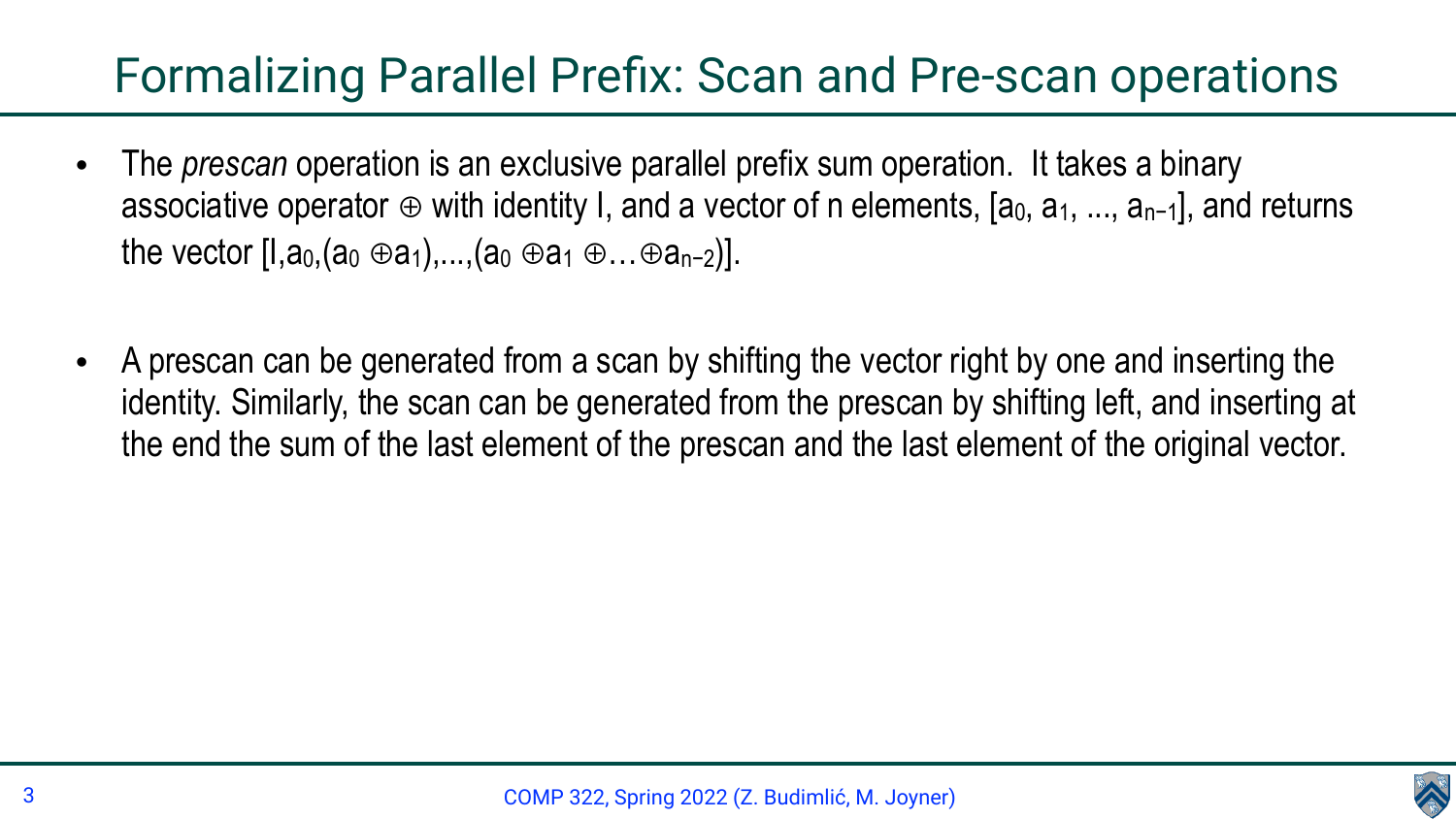• Problem Statement: given a terrain map in the form of a grid of altitudes and an observation point, X, on the grid, find which points are visible along a ray originating at the observation point. Note that a point on a ray is visible if and only if no other point between it and the observation  $\mathbf{r}$ in parallel for each index index index index index index index index index index index index index index index index index index index index index index index index index index index index index index index index itudes and an observation









- point has a greater vertical angle.
- Define angle  $[i]$  = angle of point i on ray relative to observation point, X (can be computed from altitudes of X and i)
- A max-prescan on angle<sup>r'</sup> returns to each point the maximum previous angle.
- Each point can compare its angle with its max-prescan value to determine if it will be visible or not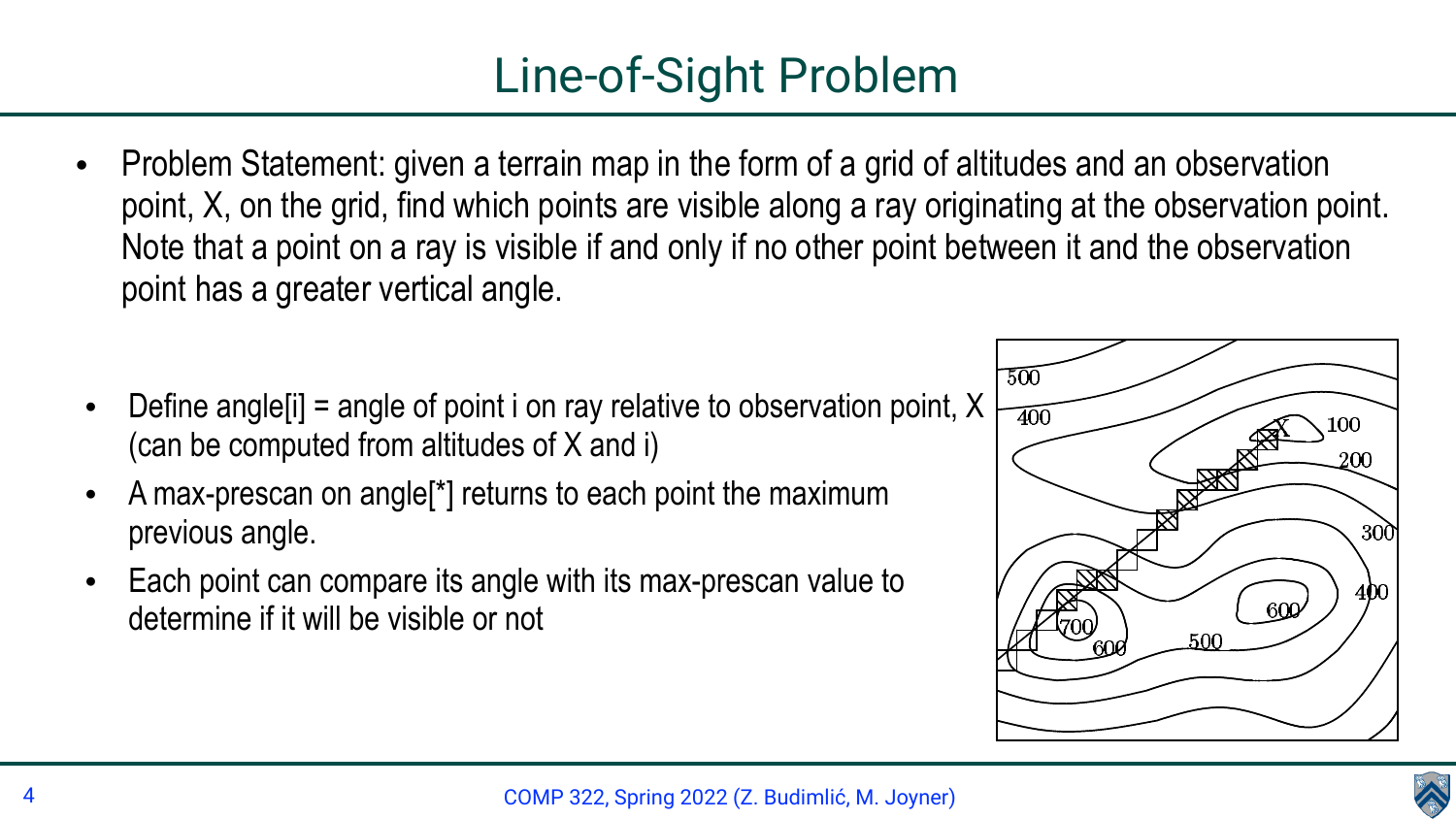### COMP 322, Spring 2022 (Z. Budimlić, M. Joyner)



Goal: Given a data vector and a flag vector as inputs, compute independent scans on segments of the data vector specified by the flag vector.

$$
x_i = \begin{cases} a_0 & i = 0 \\ \begin{cases} a_i & f_i = 1 \\ (x_{i-1} \oplus a_i) & f_i = 0 \end{cases} & 0 < i < n \end{cases}
$$

|                                           |              |            |   | $\begin{array}{ccccccc} \boxed{5} & & 1 & & 3 & & 4 & & 3 \end{array}$<br>$0 \quad 1 \quad 0 \quad 0 \quad 0 \quad 1$ | 9 |  |
|-------------------------------------------|--------------|------------|---|-----------------------------------------------------------------------------------------------------------------------|---|--|
| $segmented + -scan$<br>segmented max-scan | $ 5 \rangle$ | $5\quad 3$ | 4 | $\begin{bmatrix} 5 & 6 & 3 & 7 & 10 & 19 & 2 \end{bmatrix}$                                                           | 9 |  |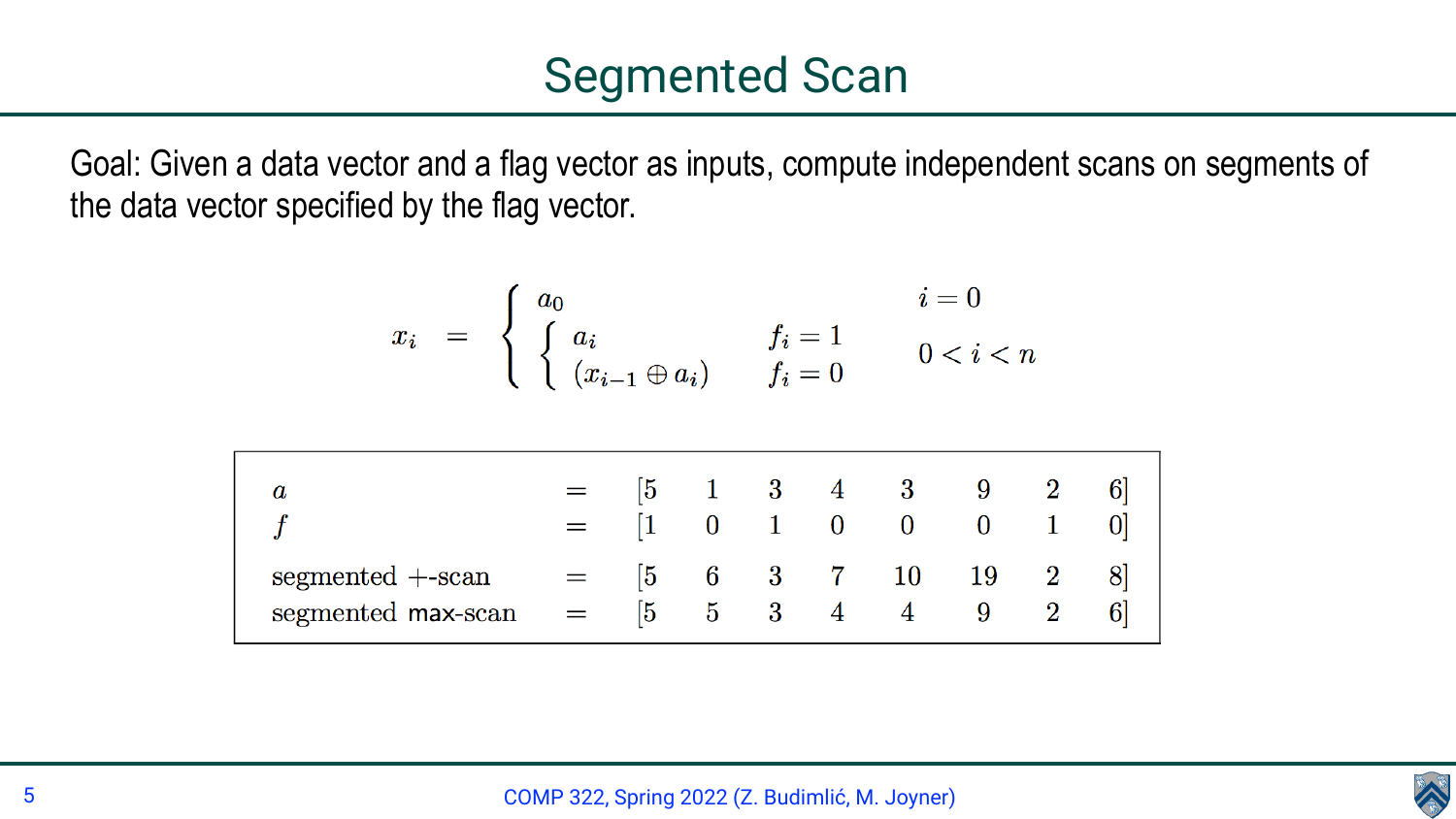### COMP 322, Spring 2022 (Z. Budimlić, M. Joyner)



### Using Segmented Scan for Quicksort

| procedure quicksort (keys)<br>$seg-flags [0] \leftarrow 1$<br>while not-sorted (keys) |                                            |                                                             |                                                                         |                  |                  |              |             |          |     |
|---------------------------------------------------------------------------------------|--------------------------------------------|-------------------------------------------------------------|-------------------------------------------------------------------------|------------------|------------------|--------------|-------------|----------|-----|
| pivots $\leftarrow$ seg-copy(keys, seg-flags)                                         |                                            |                                                             |                                                                         |                  |                  |              |             |          |     |
| f<br>$\leftarrow$ pivots $\leftarrow$ keys                                            |                                            |                                                             |                                                                         |                  |                  |              |             |          |     |
| keys                                                                                  | $\leftarrow$ seg-split(keys, f, seg-flags) |                                                             |                                                                         |                  |                  |              |             |          |     |
| $seg-flags \leftarrow new-seg-flags(keys, pivots, seg-flags)$                         |                                            |                                                             |                                                                         |                  |                  |              |             |          |     |
| Key<br>$Seg-Flags$                                                                    |                                            | $=$ [6.4 9.2 3.4 1.6 8.7 4.1 9.2 3.4]<br>$=$ [1 0 0 0 0 0 0 |                                                                         |                  |                  |              |             |          | 0   |
| Pivots                                                                                | $=$ $\qquad$                               |                                                             | $\begin{bmatrix} 6.4 & 6.4 & 6.4 & 6.4 & 6.4 & 6.4 & 6.4 \end{bmatrix}$ |                  |                  |              |             |          | 6.4 |
| $\rm F$                                                                               | $=$                                        |                                                             | >                                                                       | $\lt$            | $\alpha$         | $>$ $>$      | $\lt$       |          |     |
| $Key \leftarrow split(Key, F)$                                                        | $=$                                        | $\vert 3.4 \vert$                                           | $1.6\,$                                                                 | 4.1              | 3.4              | 6.4          | 9.2         | 8.7      | 9.2 |
| Seg-Flags                                                                             | $=$                                        | 1                                                           | $\theta$                                                                | $\bf{0}$         | $\boldsymbol{0}$ | $\mathbf{1}$ | $\mathbf 1$ | $\theta$ | 0   |
| Pivots                                                                                | $=$                                        | 3.4                                                         | $3.4\,$                                                                 | 3.4              | $3.4\,$          | $6.4\,$      | 9.2         | $9.2\,$  | 9.2 |
| $\rm F$                                                                               |                                            |                                                             |                                                                         | >                | $\!\!\!=\!\!\!$  | $=$          |             |          | $=$ |
| $Key \leftarrow split(Key, F)$                                                        | $=$                                        | 1.6                                                         | 3.4                                                                     | 3.4              | 4.1              | 6.4          | 8.7         | 9.2      | 9.2 |
| $Seg-Flags$                                                                           | $=$                                        | 1                                                           |                                                                         | $\boldsymbol{0}$ | $\mathbf 1$      | $\mathbf 1$  | $\mathbf 1$ |          |     |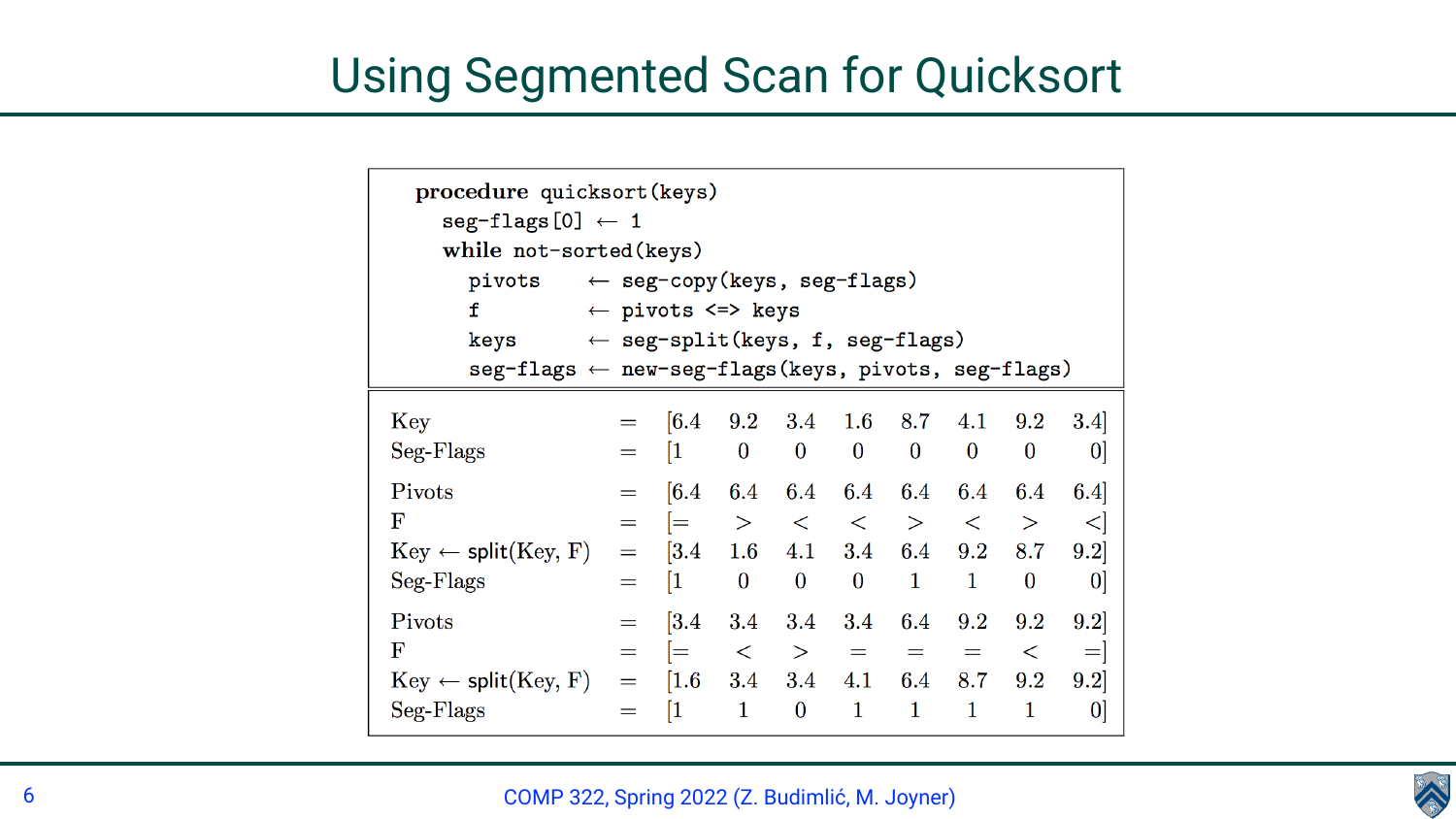# Binary Addition

Each stage *i* adds bits a<sub>i</sub>, b<sub>i</sub>, c<sub>i-1</sub> and produces bits s<sub>i</sub>, c<sub>i</sub> The following hold:

This is the pen and paper addition of two 4-bit binary numbers **x** and **y**. **c** represents the generated carries. **s** represents the produced sum bits.

| ┿ | $C_3$ $C_2$ $C_1$ $C_0$ $C_2$ $C_1$ $C_0$ $C_1$ |  |  |
|---|-------------------------------------------------|--|--|
|   | <b>y3 y2 y1 y0</b>                              |  |  |
|   | S4 S3 S2 S1 S0                                  |  |  |

A **stage** of the addition is the set of **x** and **y** bits being used to produce the appropriate sum and carry bits. For example the highlighted bits  $x_2$ , **y**<sub>2</sub> constitute stage 2 which generates carry **c2** and sum **s2** .

|   | $\mathbf{C}_{i}$ | Comment:                                 | <b>Formal definition:</b>                  |
|---|------------------|------------------------------------------|--------------------------------------------|
|   |                  | The stage "kills" an incoming carry.     | "Kill" bit:<br>$k_i = x_i + y_i$           |
| O | $C_{i-1}$        | The stage "propagates" an incoming carry | "Propagate" bit:<br>$p_i = x_i \oplus y_i$ |
|   | $C_{i-1}$        | The stage "propagates" an incoming carry |                                            |
|   |                  | The stage "generates" a carry out        | "Generate" bit:<br>$g_i = x_i \bullet y_i$ |

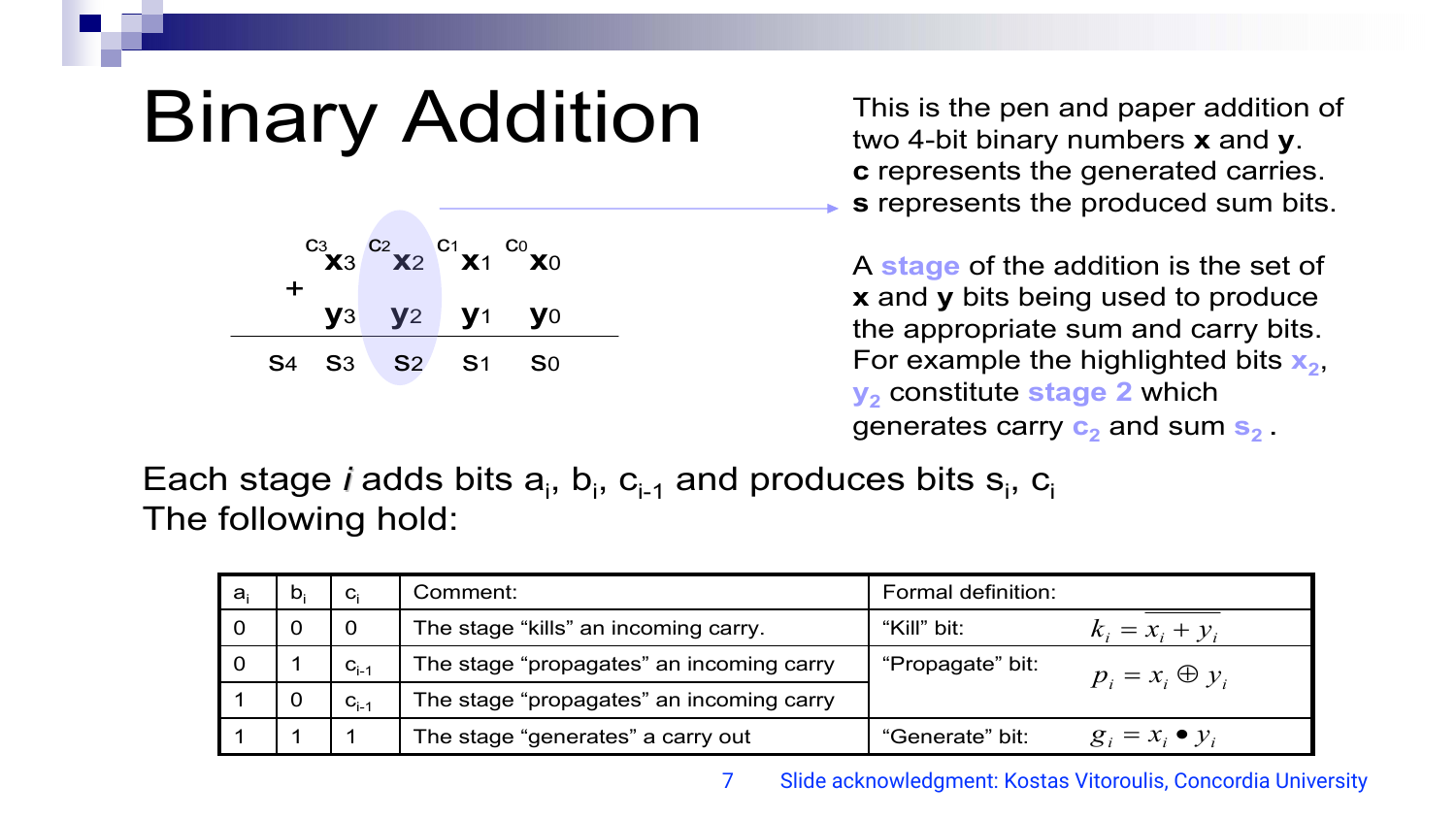## Binary Addition

The " $a_i$ " term in the equation being the "alive" bit. The later form of the equation uses an OR gate instead of an XOR which is a more efficient gate when implemented in CMOS technology. Note that:

Where  $k_i$  is the "kill" bit defined in the table above.

| $a_i$          | D: | $C_i$     | Comment:                                 | <b>Formal definition:</b>                  |  |
|----------------|----|-----------|------------------------------------------|--------------------------------------------|--|
| $\overline{O}$ |    |           | The stage "kills" an incoming carry.     | "Kill" bit:<br>$k_i = x_i + y_i$           |  |
| $\overline{0}$ |    | $C_{i-1}$ | The stage "propagates" an incoming carry | "Propagate" bit:                           |  |
|                |    | $C_{i-1}$ | The stage "propagates" an incoming carry | $p_i = x_i \oplus y_i$                     |  |
|                |    |           | The stage "generates" a carry out        | "Generate" bit:<br>$g_i = x_i \bullet y_i$ |  |

The carry c<sub>i</sub> generated by a stage *i* is given by the equation:

$$
c_i = g_i + p_i \cdot c_{i-1} = x_i \cdot y_i + (x_i \oplus y_i) \cdot c_{i-1}
$$
  
can be simplified to:  

$$
c_i = x_i \cdot y_i + (x_i + y_i) \cdot c_{i-1} = g_i + a_i \cdot c_{i-1}
$$

This equation

$$
c_i = g_i + p_i \cdot c_{i-1} = x_i \cdot y_i + (x_i \oplus y_i) \cdot c_{i-1}
$$
  
can be simplified to:  

$$
c_i = x_i \cdot y_i + (x_i + y_i) \cdot c_{i-1} = g_i + a_i \cdot c_{i-1}
$$

$$
a_i = k_i
$$

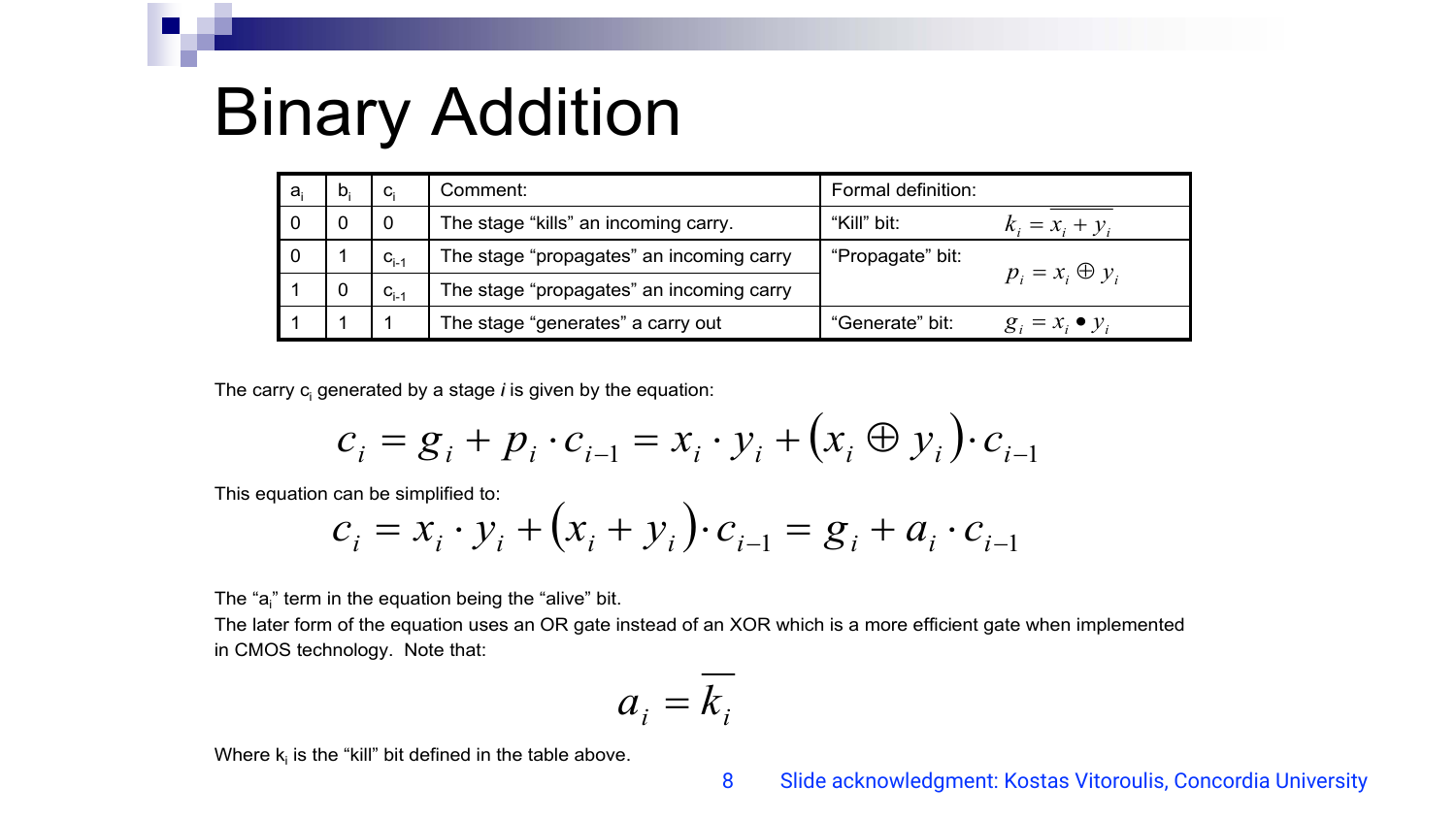### Binary addition as a prefix sum problem.

- We define a new operator: "°"
- Input is a vector of pairs of 'propagate' and 'generate' bits:

 $(g_n, p_n)(g_{n-1})$ 

- **n** Output is a new vector of pair  $(G_n, P_n)(G_{n-1}, P_{n-1})...$
- $\blacksquare$  Each pair of the output vector is calculated by the following definition:

 $(G_i, P_i) = (g_i, p_i) \circ (G_{i-1}, P_{i-1})$ 

: *Where*

 $(G_0, P_0) = (g_0, p_0)$ 

$$
, p_{n-1}). . . (g_0, p_0)
$$
  
irs:

$$
_{\!1},P_{n-1}),..(G_{0},P_{0})
$$

 $(g_x, p_y) \circ (g_y, p_y) = (g_x + p_x \cdot g_y, p_x \cdot p_y)$ 

with  $+$ , being the OR, AND operations

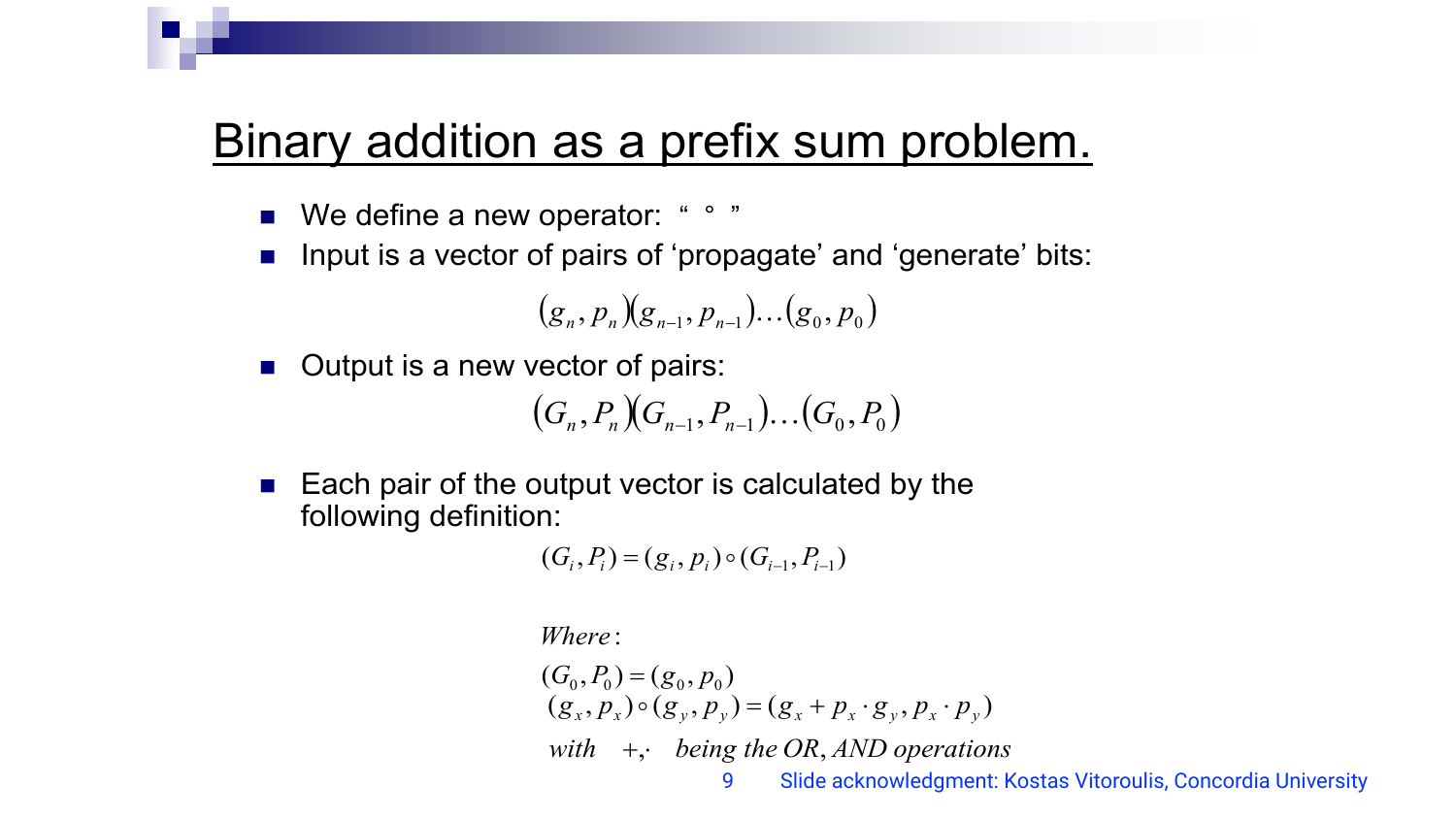### 1973: Kogge-Stone adder



### ■ The Kogge-Stone adder has:

- □ Low depth
- □ High node count (implies more area).
- □ Minimal fan-out of 1 at each node (implies faster performance).